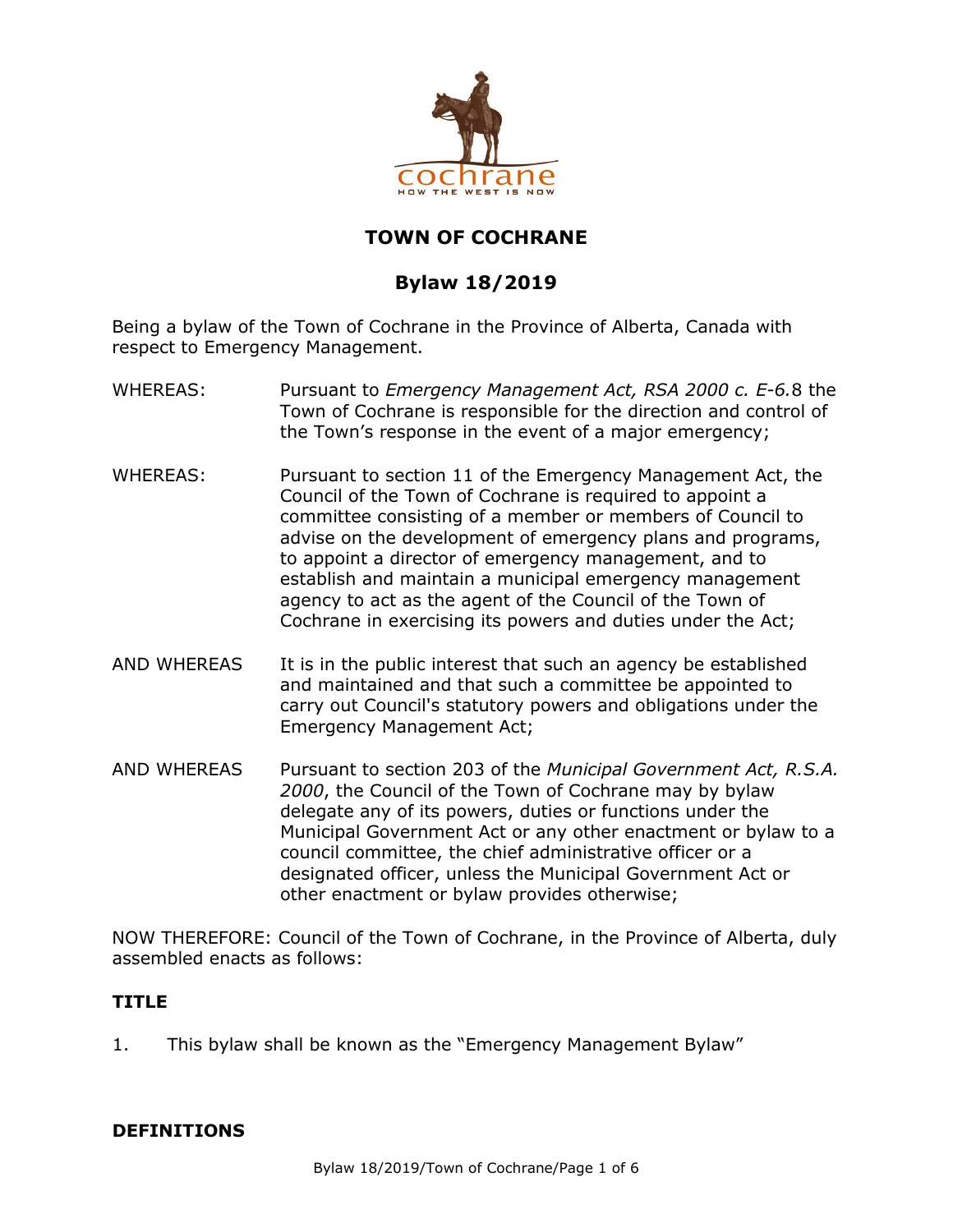- 2. For the purpose of this bylaw:
	- a) "Act" means the *Emergency Management Act, RSA 2000, c. E-6.8*, as amended, or any legislation substituted for it;
	- b) " Agency" means the Emergency Management Agency established under this Bylaw;
	- c) "Chief Administrative Officer" or "CAO" means the individual appointed by Council pursuant to the Designated Officer Bylaw, or any successor legislation, who is responsible for the overall coordination, direction and administration of all policies of Council;
	- d) "Committee" means the Emergency Advisory Committee established under this bylaw;
	- e) "Council" means the municipal Council of the Town of Cochrane;
	- f) "Director" means the person appointed Director of Emergency Management under this bylaw;
	- g) "Disaster" shall have the same meaning given to it by the Act;
	- h) "Emergency" shall have the same meaning given to it by the Act;
	- i) "Emergency Management Program" means the development, coordination, and execution of plans, measures, and programs pertaining to the mitigation, preparedness, response, and recovery before, during, and after an emergency event;
	- j) "Minister" means the Minister charged with administration of the Act;
	- k) "Municipal Emergency Management Plan" means the plan prepared and maintained by the Emergency Management Agency to govern the emergency management program for the Town of Cochrane; and
	- l) "State of Local Emergency" shall have the same meaning given to it by the Act.

### **EMERGENCY ADVISORY COMMITTEE**

- 3. There is hereby established an Emergency Advisory Committee, with the function being to advise on the development of emergency plans and programs. The membership of which shall be the Mayor and Deputy Mayor.
	- 3.1. The Committee shall meet annually or more frequently as required.
	- 3.2. The Committee shall:
		- 3.2.1. Review the Municipal Emergency Management Plan and related plans and programs; and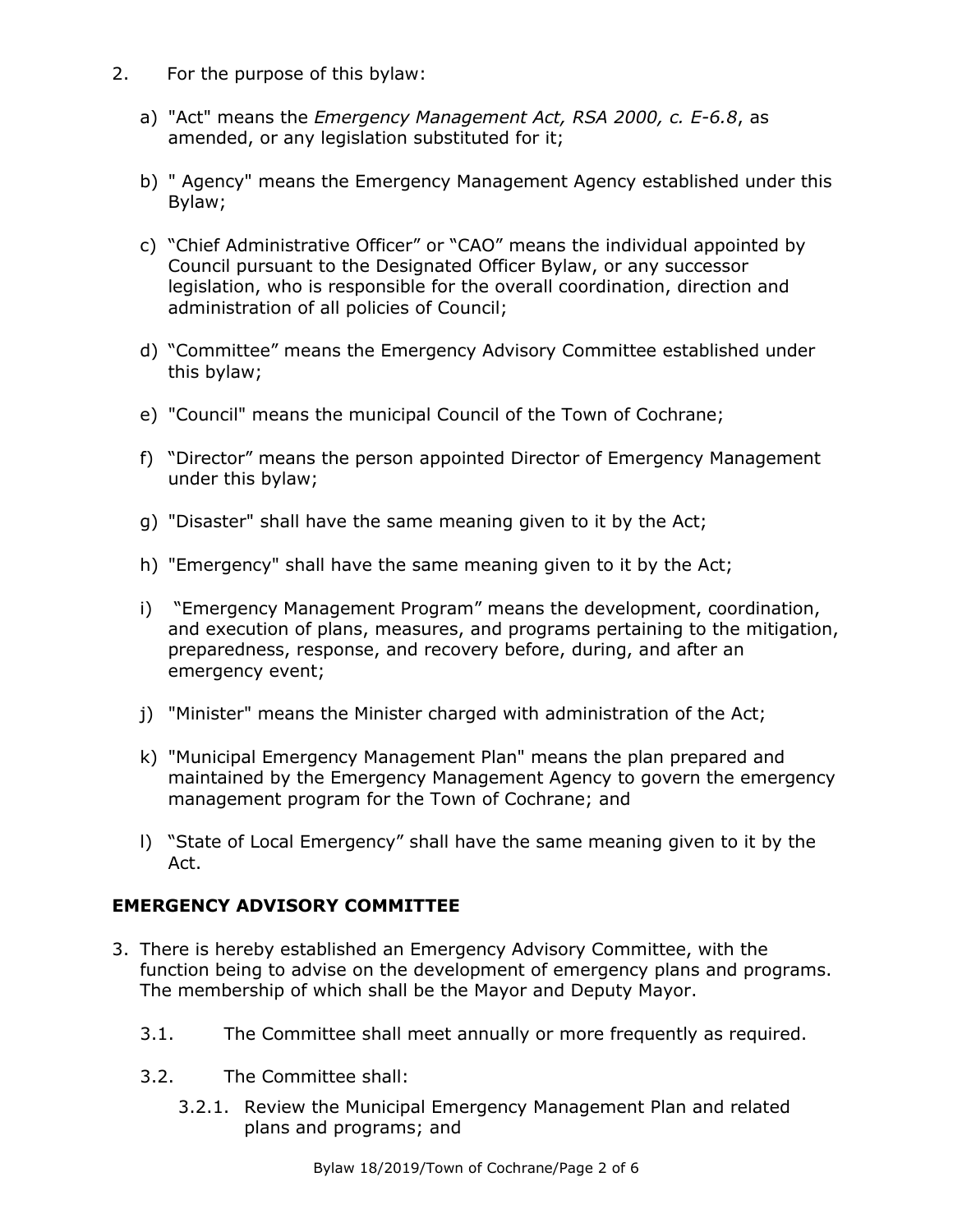3.2.2. Be responsible to advise Council on the development of those emergency management plans and programs at least annually.

## **STATE OF LOCAL EMERGENCY (SOLE)**

- 4. The power to declare, renew, or terminate a state of local emergency in accordance with the Act is hereby delegated to the Committee, the membership of which shall be
	- 4.1. the Mayor; or
	- 4.2. if the Mayor is unavailable, the Deputy Mayor; or
	- 4.3. if both the Mayor and the Deputy Mayor are unavailable, the first member of council who is present and able to act is considered a member of the Committee.
- 5. The Committee may, at any time when it is satisfied that an emergency exists or may exist, can declare a state of local emergency.
- 6. When a state of local emergency is declared, the Committee shall:
	- 6.1. ensure that the declaration identifies the nature of the emergency and the area(s) of the Municipality in which it exists;
	- 6.2. immediately cause the details of the declaration to be published by any means of communication considered most likely to make known to the population of the area(s) affected by the contents of the declaration;
	- 6.3. forward a copy of the declaration to the Minister forthwith; and
	- 6.4. advise all members of Council of the declared state of local emergency forthwith.
- 7. When, in the opinion of the Committee, an emergency no longer exists in relation to which the declaration was made, they shall terminate the declaration.
- 8. When a declaration of a state of local emergency has been terminated, the Committee shall immediately cause the details of the declaration to be published by any means of communication considered most likely to make know to the population of the area affected by the contents of the declaration.

### **EMERGENCY MANAGEMENT AGENCY**

- 9. There is hereby established an Emergency Management Agency.
- 10. The Agency will act as the agent of Council to carry out all statutory powers and obligations under the Act, except for those powers and duties delegated by the bylaw to the Committee.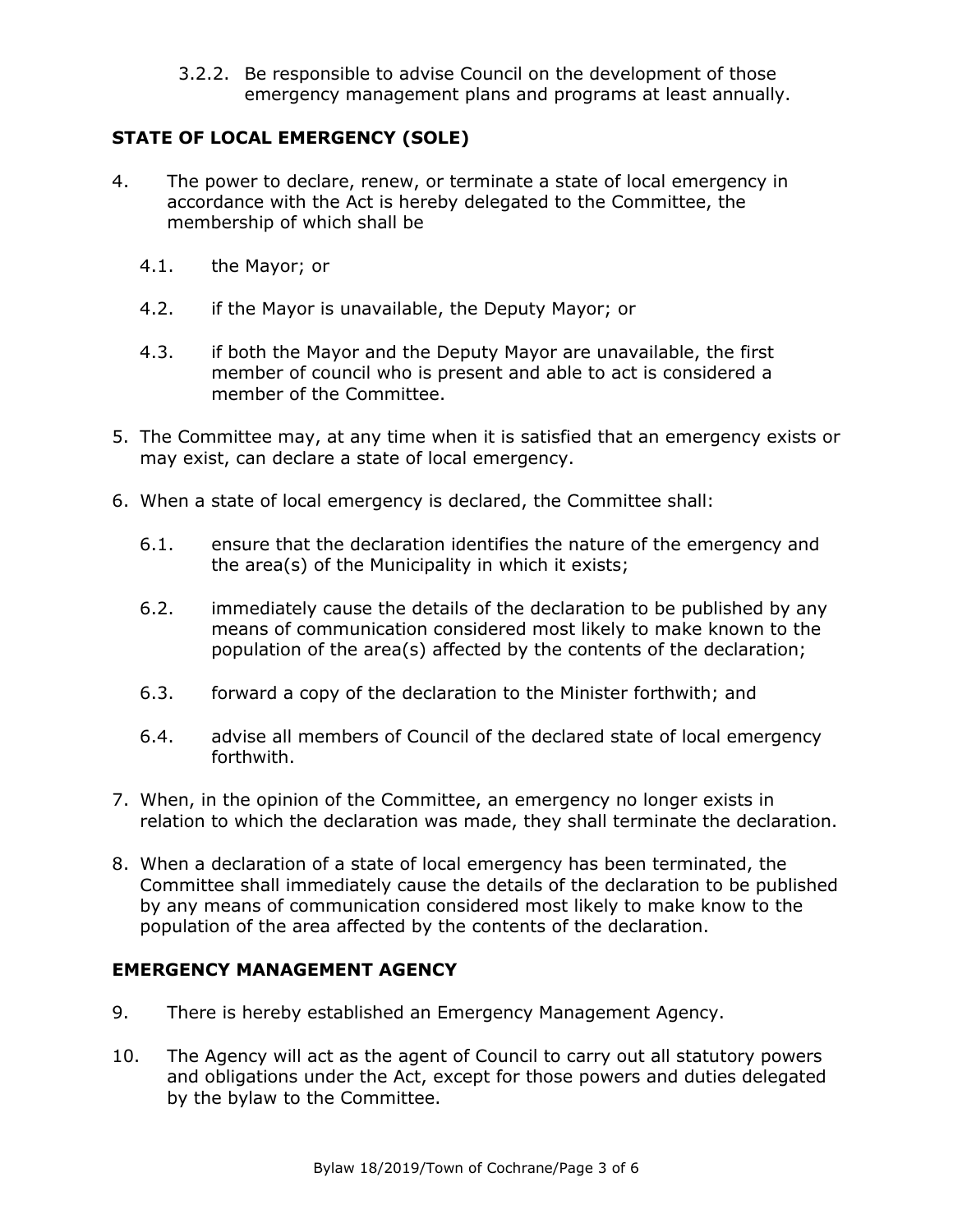- 11. The Chief Administrative Officer (CAO) shall be the Director of Emergency Management. (DEM)
- 12. The Director is authorized to appoint other Deputy Directors of the Emergency Management Agency. (DDEM)
- 13. The Emergency Management Agency will consist of:
	- 13.1. The Director of Emergency Management (DEM)
	- 13.2. The Deputy Directors of Emergency Management (DDEM)
	- 13.3. The officer in charge of the Royal Canadian Mounted Police (RCMP) detachment; and
	- 13.4. Members of the Town of Cochrane's administration as required by the Director of Emergency Management.
- 14.The Agency is responsible for:
	- 14.1. The development, maintenance and implementation of the Municipal Emergency Management Plan and related plans and programs;
	- 14.2. The establishment, maintenance, and operation of the Emergency Coordination Centre;
	- 14.3. The provision of assistance and guidance to the Director and, as requested by the Director, to the Committee;
	- 14.4. The conduct of appropriate training to facilitate the effective operation of the Emergency Coordination Centre.

## **EMERGENCY COORDINATION CENTRE**

- 15. Designated employees from the following departments, divisions, and business units shall form an Emergency Coordination Centre (ECC);
	- Communications
	- Community Services
	- Development Services
	- Information Services
	- Legislative and Protective Services
	- Infrastructure Services
	- Corporate Services
	- Human Resources
	- Additional members of the Town of Cochrane Administration as required.
	- Outside agencies or individuals deemed necessary by the Director.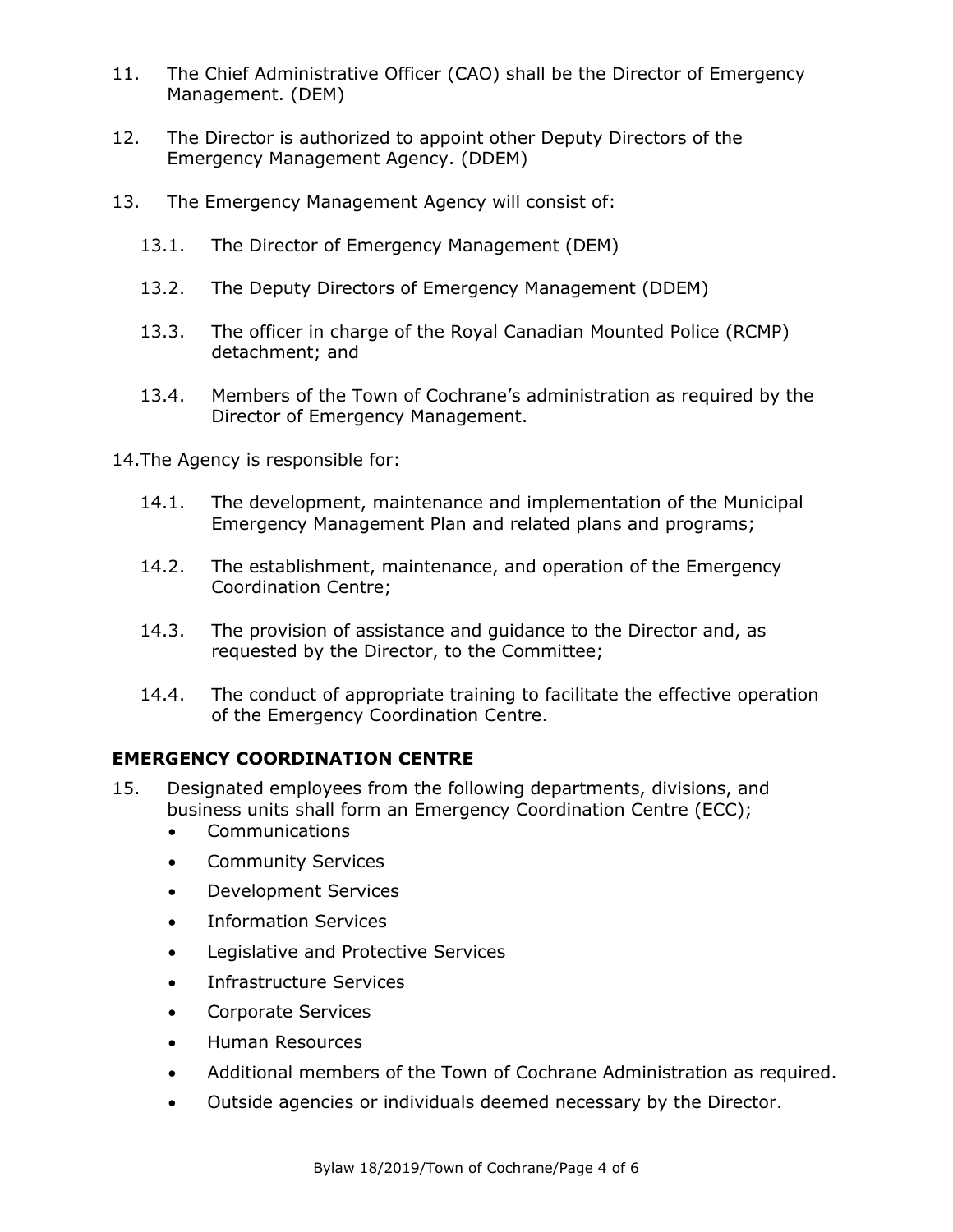#### **FINANCIAL**

- 16. Council may:
	- 16.1. By Bylaw, that is not advertised but is approved by the Minister responsible for the Municipal Government Act, during or within 60 days after the state of local emergency borrow, levy, appropriate and expend, all sums required for the operation of the Agency; and
	- 16.2. Enter into agreements with and make payments or grants, or both, to persons or organizations for the provision of services in the development or implementation of emergency management plans or programs, including mutual aid plans and programs.
- 17. Where possible, the Agency shall forward copies of all resolutions passed under the State of Local Emergency and specifics of agreements or payments made during this period to the General Manager, Corporate Services, or designate, within fourteen days of the termination of the State of Local Emergency.
- 18. The General Manager, Corporate Services, or designate, shall verify that each expenditure made under the State of Local Emergency was authorized by the Agency and shall report to Council on the findings.

#### **PROTECTION FROM LIABILITY**

19. No action lies against the Committee, the Agency or any member of the Committee or Agency or any person acting under the Committee's or Agency's direction or authorization for anything done or omitted to be done in good faith while carrying out a power or duty under this Bylaw during a State of Local Emergency.

### **GENERAL PROVISIONS AND COMING INTO FORCE**

- 20. Where a bylaw references a Town staff position, department or committee, the reference is deemed to be to the current name of the staff position, department or committee is known by.
- 21. If any term, clause or condition of this Bylaw or application thereof is found to be invalid or unenforceable, the remainder of this Bylaw or the application of such term, clause or condition shall not be affected and shall remain in force and effect.

This Bylaw shall come into full force and effect upon the date of third and final reading.